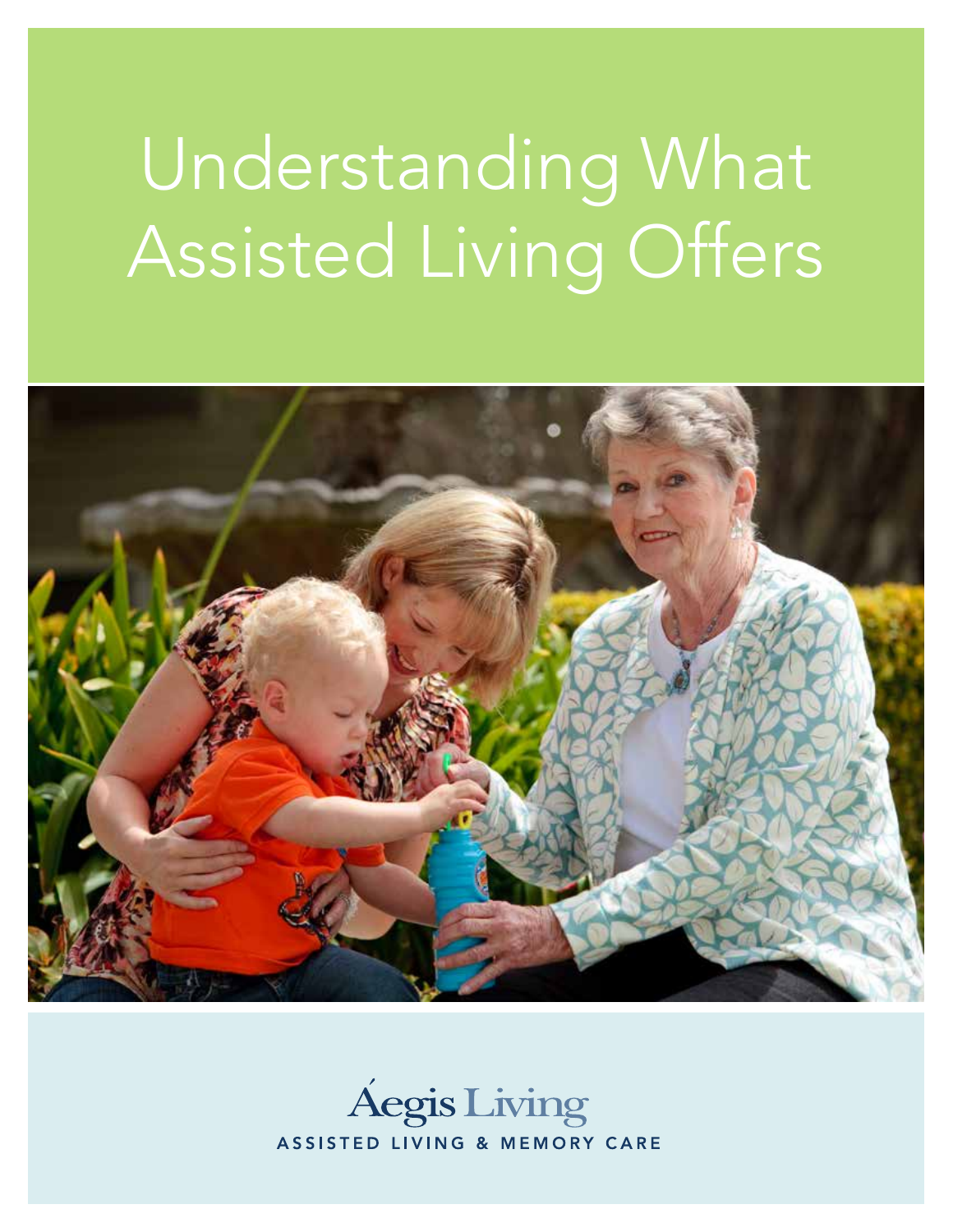With over twenty years in the industry at Aegis Living, we live and breathe assisted living every day in our work. We work on new innovations, and we strive to make our communities unexpected. If your parent can no longer live on their own and you are searching for a place where they will be safe and cared for, this industry may be new to you with unfamiliar terms. Let's cover some basics of how an assisted living community—whether that is at Aegis Living or another community—can support your parent.

## Understanding What Assisted Living Offers

Every assisted living community will have a different look and feel, and their services may vary, but fundamentally they will assist your parent with their personal and health care needs. An assisted living community allows your parent to have their own

**JUDY MELELIAT** 

[Play Video](https://youtu.be/tLQh1px_cDo) *Watch our video to see what assisted living offers.\**

apartment and supports their independence with 24/7 assistance. They may be downsizing, but they are also receiving a combination of care services and safety with around-the-clock care staff.

### Assisted living communites are a home.

First and foremost, assisted living communities are a home, and the entire community is available to move about in and use. Residents will live in a private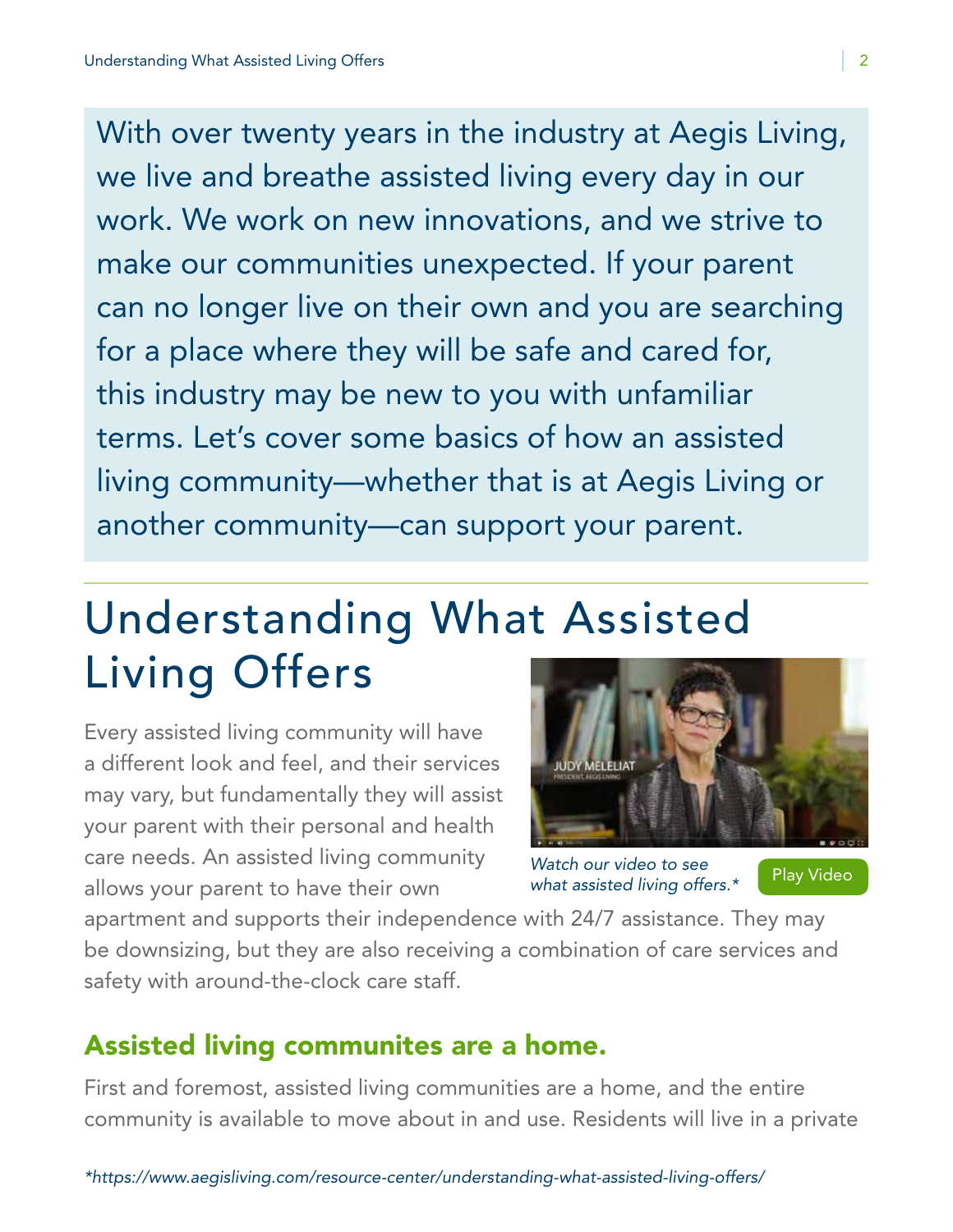apartment, but the common areas like the dining room, movie theater, craft room, and living room are where they meet their neighbors. The communities are warm, friendly, and comfortable with décor and furnishings similar to what you might find in a gracious house. Support services like housekeeping, laundry, and transportation are available for the convenience of the residents. Having their own apartment allows for residents to determine their own level of privacy.

#### Daily social activities keep residents active and engaged.

Assisted living communities are based on a social model with daily, rotating activities to keep residents active and engaged. These activities will vary

depending on the community and location, but common activities are local outings, exercise classes, games, and other forms of entertainment. Aegis Living has a robust Life Enrichment program with educational programs that include TED talks, travelogues, brain teasers, music and the arts, and exercise programs to focus on strength and balance to help reduce falls. Our programs are designed to encourage residents to make new friends and interact socially with their peers.

#### Staff that cares for your parent like family members.

The staff in assisted living communities are compassionate individuals who enjoy

working with and caring for the elderly. They assist with ADLs (Activities of Daily Living) as needed, such as dressing, toileting, eating, or bathing. And are on hand around-the-clock to assist your parent and to keep them safe. From our front desk staff to our chef, our staff understands that they are working in the resident's home. They are professional yet close to our residents—more like